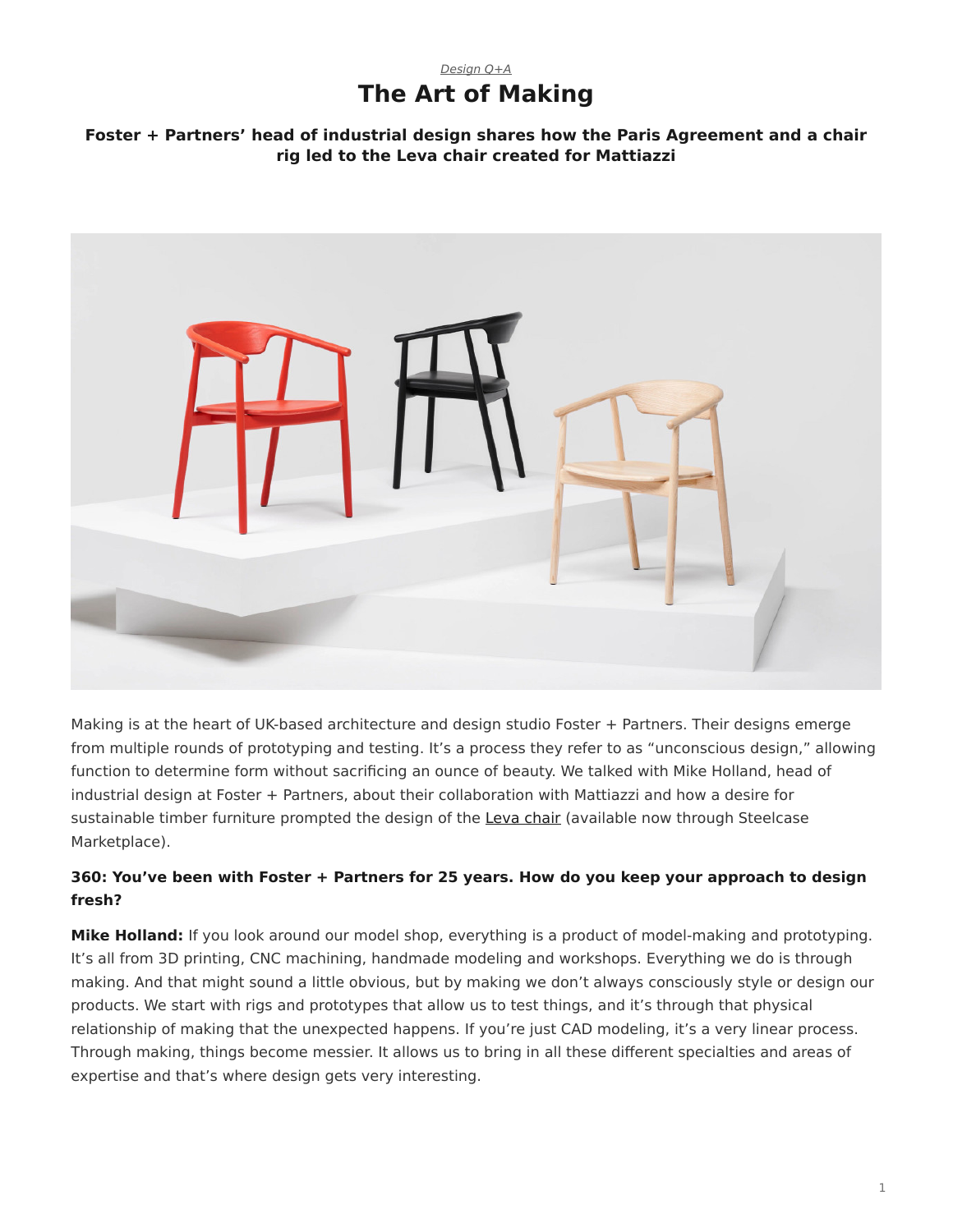### **360: One of your recent projects was designing the Leva chair for Mattiazzi. What led you to take on this project?**

**MH:** Over the last few years, we've been working on the Paris Agreement and trying to measure a building's total carbon footprint. We started to realize the interior of a building equates to somewhere around 20% of a building's embodied carbon footprint, and furniture is a large proportion of that. We made a conscious decision that we wanted to create a low-carbon, comfortable timber chair. When we started to analyze and study the market, we realized there was a place for it, and we made an effort to pursue that as a company.

#### **360: What did the design process look like? Or maybe we should ask: How did you make it?**

**MH:** We didn't sit down and actually design it. We started by creating a chair rig. We had hundreds of people in the office sit in it. And we kept adjusting and refining it until we started to develop this singular line — the armrest and backrest as a single form. We started to look at the angle of the arm, and how the inclination of it made you feel more relaxed. We looked at the contact points, the back, the level of comfort, and it all started to evolve through this rig. It wasn't consciously styled or shaped. It evolved over time through conversations, arguments and trials to a point where we created a model machined from foam, which we then presented to Mattiazzi.



#### **360: Why did you decide to work with Mattiazzi?**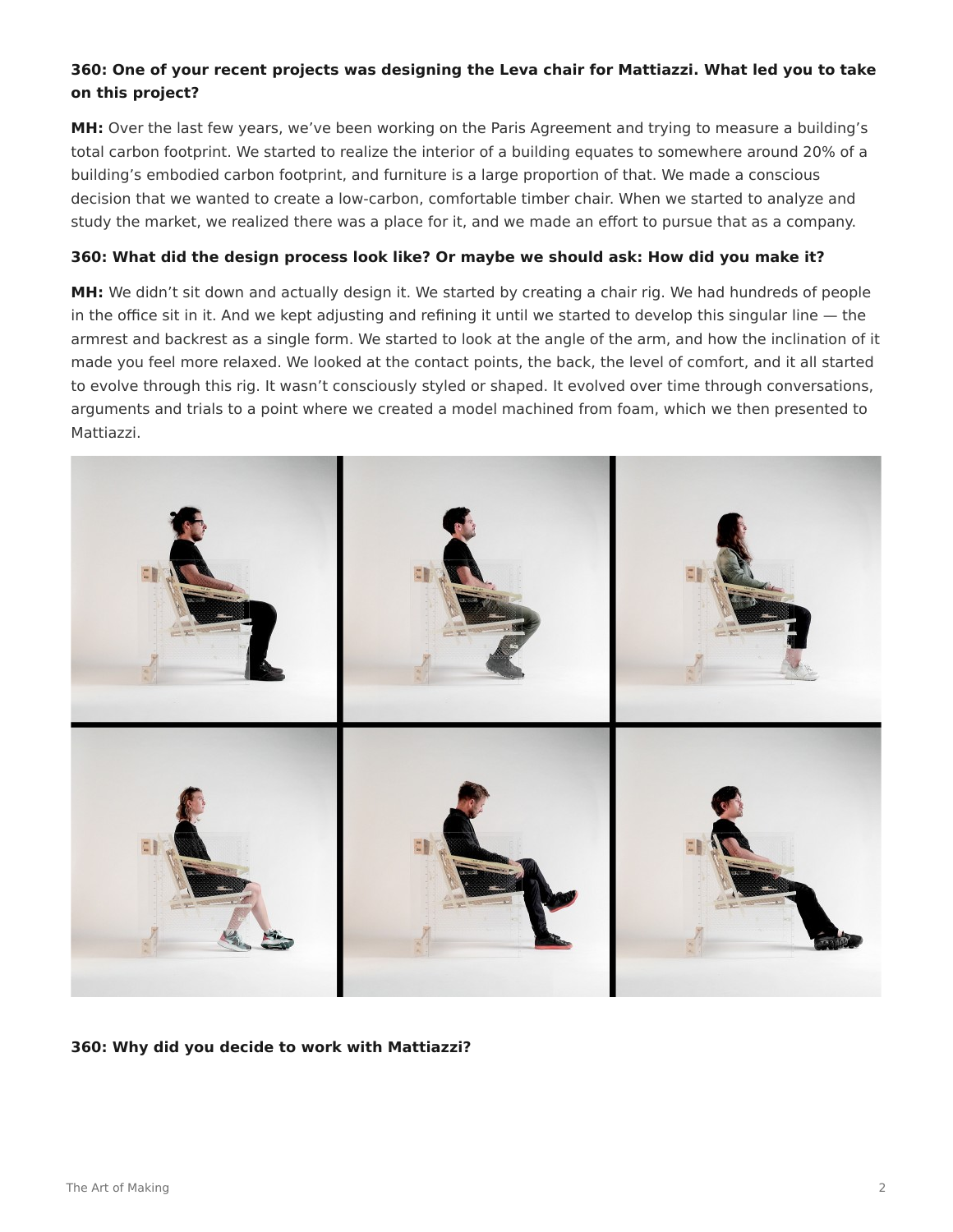**MH:** We approached them. Mattiazzi has an incredible knowledge of craft, and they also have developed cutting-edge technology that pushes the boundary of what you can do with timber. That unique combination really sets them apart from other manufacturers. Working with them, you are very much in touch with the process because they have in-house knowledge. So many manufacturers are becoming generalists, but Mattiazzi is a specialist, to an extraordinary level.

#### **360: What is it that makes Mattiazzi so unique?**

**MH:** In a business sense, Mattiazzi has a manufacturing setup that every company in the world should aspire to. They create more energy than they consume. They plant a tree for every one that is cut down for manufacture. They're very mindful of where they source timber. Everything they do, they do in an incredibly sensitive way. And they don't even really shout about it — they just do it because it is the right thing to do.

### **360: How do you describe Leva to people who haven't seen it before?**

**MH:** From the ergonomic rig we developed, the chair started to take on a form beyond just the curve that ran around its back. We found it to be almost like hand tools or oars — the form was derived from the function. And there is a beauty in that derived form. As the backrest started to take shape, it was as much about the steam-bent process — the way the timber was jointed — as it was about the ergonomics. In a way, doing more with less was the idea behind that. There's something about the tactility of it, the softness of it.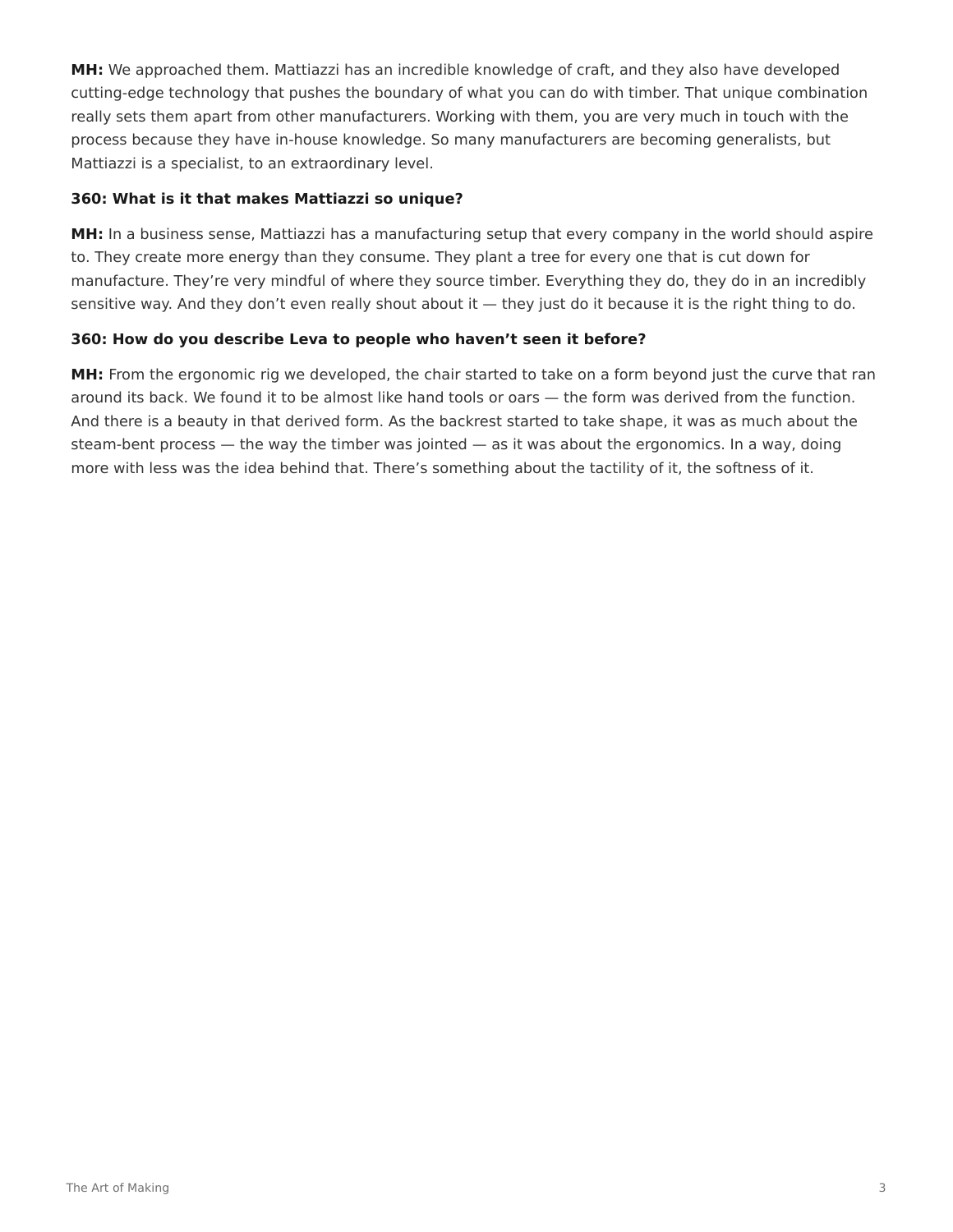

## **360: With the new relationship between Steelcase and Mattiazzi, how do you see this chair or future designs fitting into the workplace?**

**MH:** I think we set about designing a chair that would cross the threshold of residential and commercial environments. We didn't aim purely for commercial interiors. The differences between the two are eroding and offices are becoming far more eclectic. Our hope is that it will sit well within the workplace and the home.

We were also very conscious of the visual noise within a space when designing an interior. Often there are multiple units of the same chair used in an interior space. When testing Leva within some of our projects, we felt it was something that has a presence, but its quiet design also allows it to fill a space in larger numbers.

Learn more about [Leva](https://www.steelcase.com/products/guest-chairs-stools/leva-armchair/).